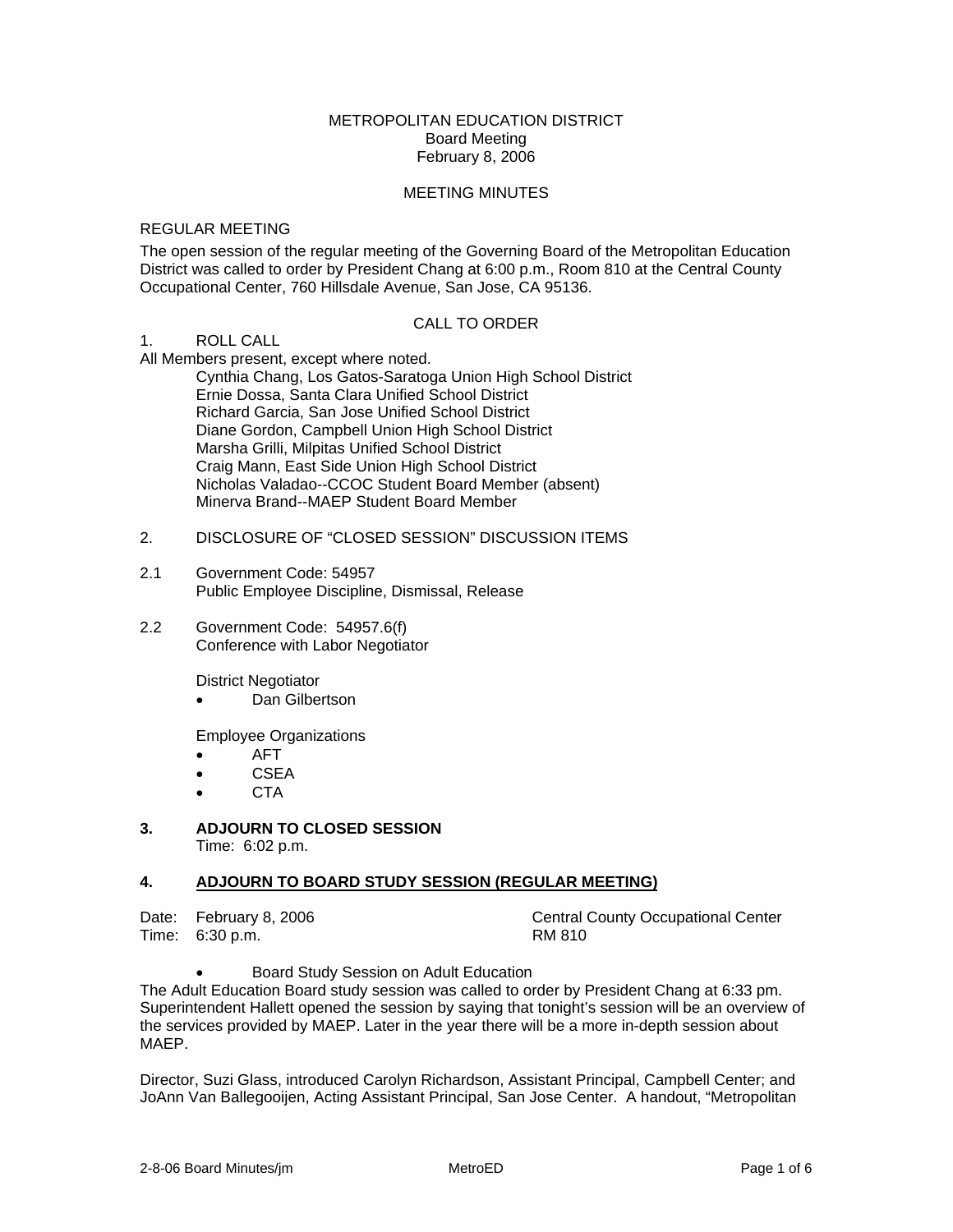Adult Education Program, Insights and Information" was provided for reference and information. The following areas were discussed: Mandated Programs (six areas); Students served by Program and Enrollment by Program; Student Attendance Hours (revenue limit of \$2,292.26); Career Technical Certificates & Completions. Tim Hallett commented that in the MetroED organization we have two distinct revenue limits of unequal amounts. This can create problems for MetroED unless this evens out.

Suzi Glass talked about the two ways MAEP gets their funding: Average Daily Attendance and Grants (EL Civics is a grant where pay points are awarded to students each time they progress to another level. Last year MAEP earned additional dollars because of the exceptional growth made by their students. There has been talk of reducing the dollar amount paid for each pay point, but so far that has not happened. CDE has, however, limited the number of adult education organizations who can provide EL Civics programs.)

Career Technical education is another area where MAEP has begun to offer additional courses; new over the past few years has been Medical Assistant and Para-Professional Training are two of the newer programs offered. The Para-Professional is the collaborative begun between San Jose Unified and MAEP to provide their No Child Left Behind (NCLB) official testing requirements. We would like to open the Para-Professional courses to our partner districts in the near future. Superintendent Hallett will share this information with the other district superintendents when MAEP is ready to roll this out.

Suzi Glass closed the presentation by saying that MAEP is well positioned to serve the community and the California economy by providing necessary and relevant training in growth industries; such as the Health industry that is predicted to grow by 31.8% and business predicted to grow by 30% within the next 2-4 years.

An MAEP video closed the session which was adjourned at 7:05 pm.

# **5. REGULAR MEETING (continued) LOCATION**

The regular meeting was called to order at 7:10 pm.

# **6. PLEDGE OF ALLEGIANCE**

The Pledge of Allegiance was led by Vice President, Diane Gordon.

# **7. REPORT OF CLOSED SESSION ACTIONS**

There were no items to report from closed session.

# **8. ADOPT AGENDA**

Motion to adopt agenda Gordon; Second Mann; Vote unanimous

# **9. STUDENT BOARD MEMBERS' REPORTS**

Nicholas Valadao absent Minerva Brand

Minerva Brand reported:

- The Metro Center Distance Learning pilot during the holiday break was successful and earned more average daily attendance than had been expected.
- MAEP will be receiving a Bronze award from Second Harvest for the 2,596 pounds of food donated during the holidays.
- Independent Study has 15 people who volunteer as student tutors in math and science. A potluck was held in their honor.

# **10. SPECIAL ORDER OF BUSINESS**

Board President, Cynthia Chang and Superintendent, Tim Hallett, on behalf of the Governing Board and MetroED, presented a certificate of appreciation to Richard Garcia for serving four terms as President of the MetroED Governing Board.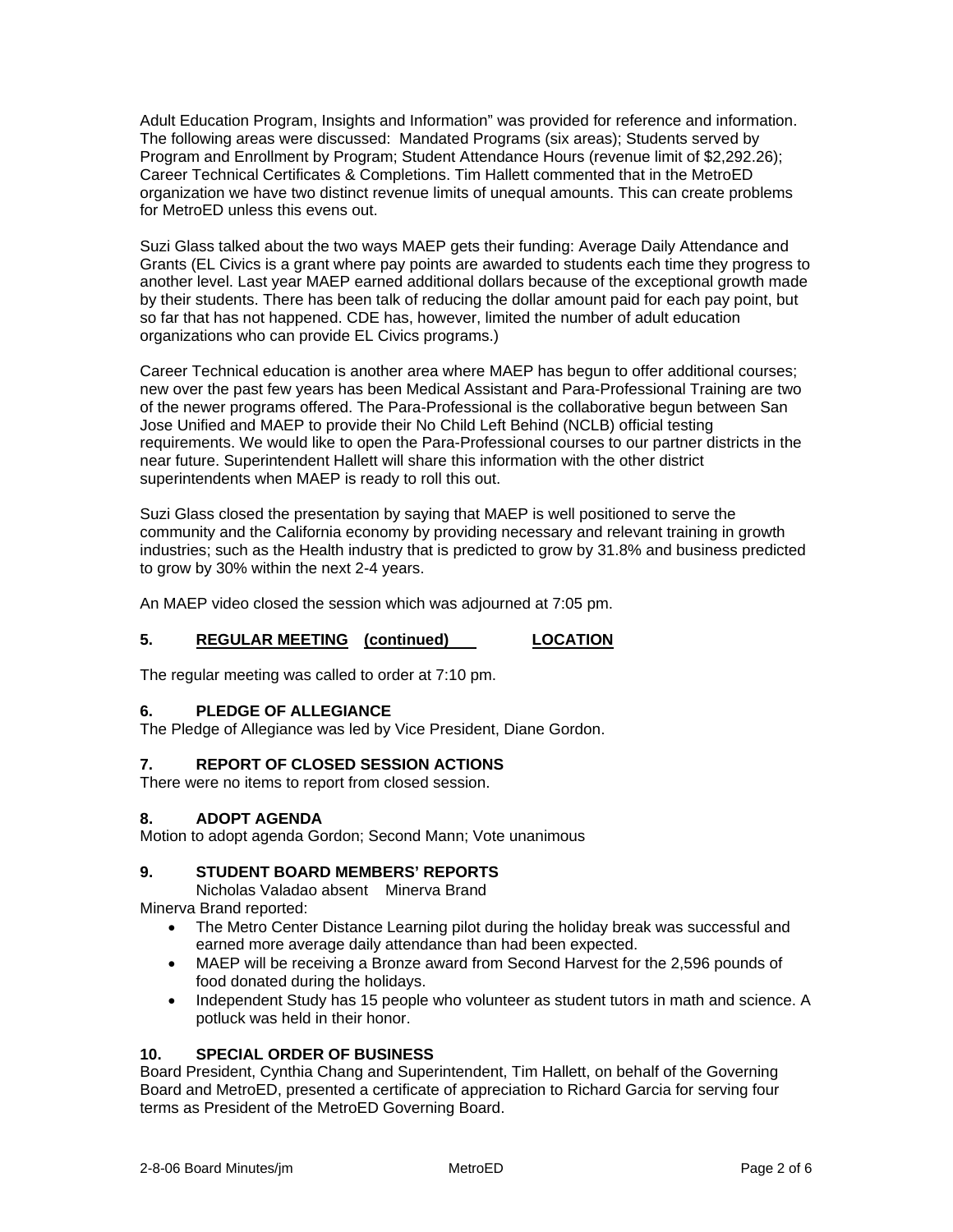Superintendent Hallett expressed his appreciation for Rich's skills and guidance and President Chang thanked Rich for leading the Board over the many years. Richard Garcia thanked the Board and MetroED for recognizing him and said that he enjoyed the experience of working with the Board, Superintendent Hallett and MetroED staff.

# **11. PUBLIC PRESENTATIONS & REPORTS**

#### 11.1 Public Comments

Culinary teacher, Michelle Myers, said that she has concerns about changes that have been proposed for changing the Culinary Arts program. She has had several complaints from students and parents. Three people provided public comments in support of the program remaining as it is:

- The first speaker, a counselor, San Jose Unified who has been working with special needs students and expressed how this program works very well for students with special needs. She also expressed that for regular students restructuring the class complicates scheduling for regular students between CCOC and their regular high school.
- The second speaker spoke on behalf of his son. He said that internships are attractive to parents, students and employers. His son has an excellent internship at a restaurant. The speaker expressed concern that the school made a contract with the student and the proposed changes were not the intent of the program. The decision to make this change to the program was not done in a timely fashion.
- The third speaker is a business owner with a second-year CCOC student. The student has a very good internship at a restaurant during a time that fits into her school schedule. She may need to leave CCOC in order to continue her internship.

President Chang thanked the presenters for attending the Board meeting and expressing their views. Chang also noted that the Board is unable to make comments on any items not previously posted on the agenda.

# **12.0 APROVAL OF MINUTES**

12.1 Action Item: Approval of Minutes of Regular Board Meeting, January 18, 2006. Motion to approve minutes of January 18, 2006 Board meeting: Gordon; Second, Mann; Vote, Unanimous.

# **13.0 CONSENT CALENDAR**

Motion to approve consent calendar items 13.1.1 through 13.2.4 Mann; Second, Dossa; Vote, Unanimous.

The following consent calendar items were approved:

- 13.1.1 December Board Warrant Approval List
- 13.1.2 Donations
- 13.2.1 Classified Personnel
- 13.2.2 Certificated Personnel
- 13.2.3 Administrative Personnel
- 13.2.4 Director of Instruction and Accountability Job Description
- **13.3 INSTRUCTIONAL AND STUDENT FUNCTIONS**
- None

#### **14.0 INFORMATION ITEMS**

14.0.1 Information Item: Review of Governor's January Proposal for the 2006-07 State Budget The Governing Board reviewed the information provided by CBO, Paul Hay, on the Governor's proposal for the 2006-07 state budget.

CBO, Paul Hay presented the Governor's proposed budget and how the budget will affect MetroED's programs.

14.0.2 Information Item: P-1 Attendance Update & Annual Projections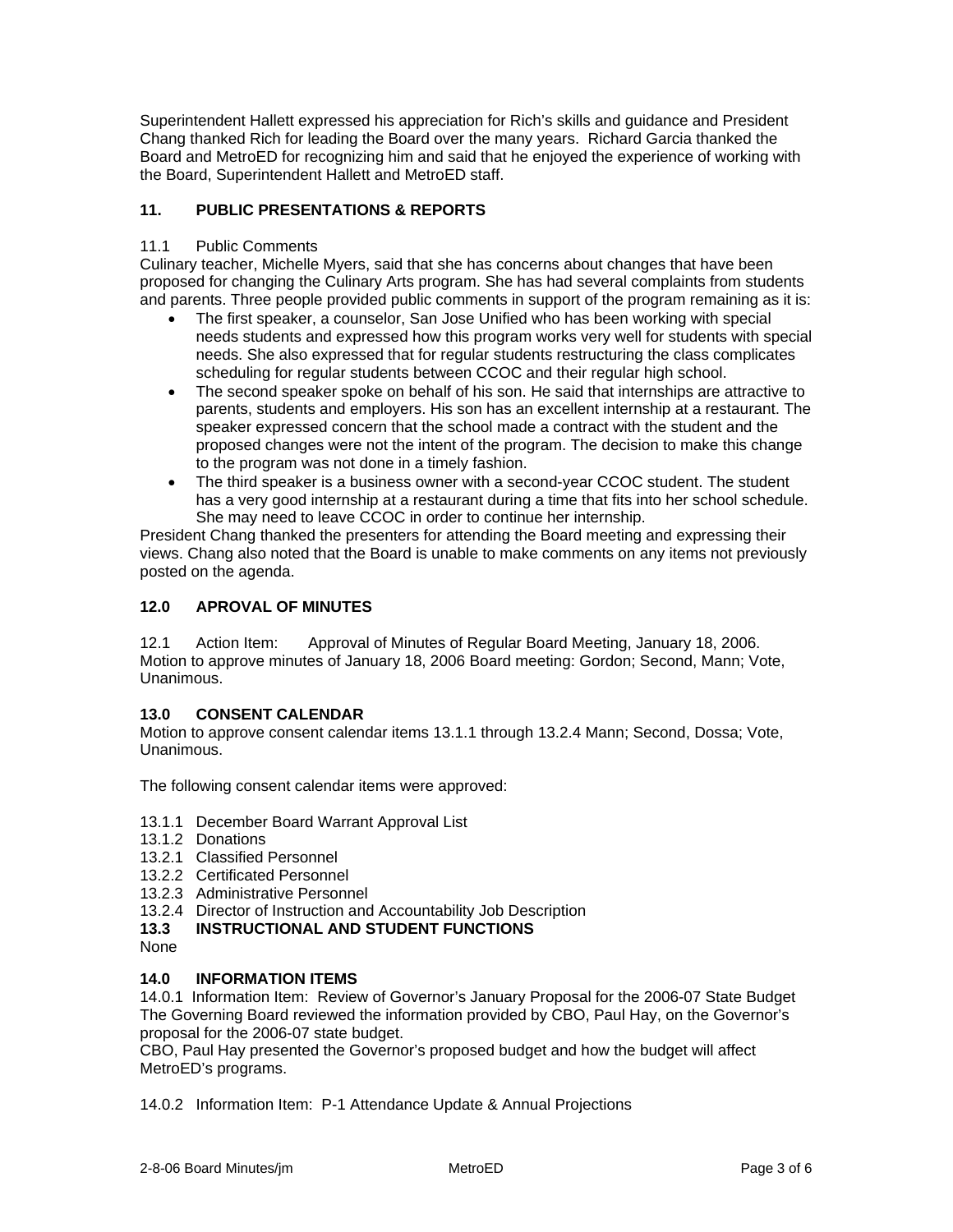CBO, Paul Hay presented the P-1 Attendance and annual projections for the District. Discussion: Cynthia Chang asked if there is something that their district can do to help with the shortages in cap for CCOC. Paul Hay and John Fox noted that Assistant Principal, Sylvia Evans has been working with Los Gatos-Saratoga to add some classes. Paul also noted that districts get paid for their excess ADA, which is an incentive for districts to add additional classes.

The Governing Board accepted the 2005-06 report on P1 Attendance and Annual Projections

# **15.0 ACTION ITEMS AND REPORTS**

# **15.1 BOARD AND ADMINISTRATIVE FUNCTIONS**

# **15.2 BUSINESS AND FINANCIAL FUNCTIONS**

#### 15.2.1 Action Item: Monthly Budget Update

Motion: That the Governing Board approve the budget changes included in the Monthly Budget Update for the period ended 1/31/06 Dossa; Second: Mann; Vote, Unanimous Hay also noted in his report that we have an issue with the Santa Clara County Office of Education with their reconciliation of cash accounts. We have provided the County with our warrants and receipts and feel that our accounts have been properly accounted for, and that we owe nothing to the County. This is a difficult situation in that we are unable to determine where the accounting differences may have occurred. Our auditors are working with their auditors and asking what this means.

### **15.3 PERSONNEL FUNCTIONS**

#### 15.3.1 Staffing and Diversity Report

Human Resources Director, Dan Gilbertson gave the District's Staffing and Diversity report. Discussion: Member Mann commented on the lack of diversity among the MetroED staff and that the numbers need to be improved.

Member Chang commented that she hoped that we would hire the most qualified and be sensitive about diversity; also that we need to reach out to diverse populations.

Member Garcia said that perhaps people have not been applying, because the staff numbers have been flat over the past five years. Are we making an effort? We don't want our communities to feel that we are the kind of organization that is not hiring from diverse populations. I would recommend that sometime in the near future that we have a board study session on the topic of hiring diversity and look to other people for suggestions on how they have accomplished the task.

The Governing Board received the Staffing and Diversity report as presented by Human Resources Director, Dan Gilbertson.

#### **15.4 INSTRUCTIONAL AND STUDENT FUNCTIONS**

#### **16.0 EXECUTIVE REPORT/ADMINISTRATIVE REPORTS**

Assistant Superintendent Jan Dreier reported on departmental items of significance:

- Silicon Valley Reads book, *Souvenir* is the second of two books that is being read in the SV Reads program. She presented Members with a copy of *Souvenir.*
- CCOC received notification that the animation class has received UC approval for freshman admission to the university system. Multimedia, Graphic Design, and Video Production are the next courses to be submitted for approval.
- Skills USA participated in the regional competition last weekend and came away with 12 gold medals and 5 silver medals. Several will be participation in the Statewide competitions in Riverside in May.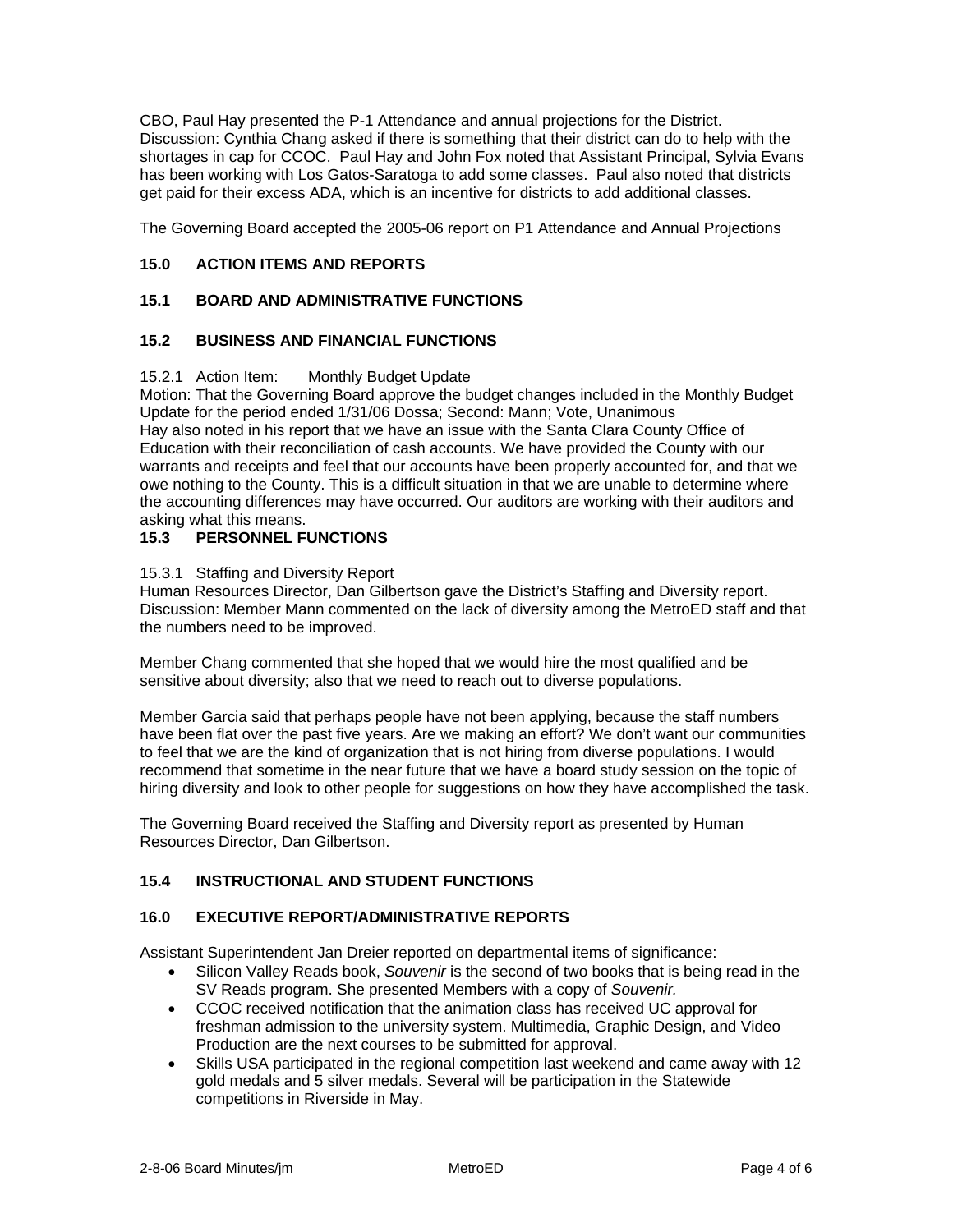- MAEP has been notified by the Department of Education that their application for Program of Excellence for Adult Basic Skills has been ranked as exemplary. A visiting team will be here in the near future to see and validate the application; MAEP should have notification by June.
- The World Garden is holding a grafting class this weekend at the Erikson site.
- Reminder that the CCOC Open House is being held on March 10, and the Principals' Preview day will be on March 9.

Superintendent Tim Hallett reported significant information to the Governing Board on topics not on the agenda.

- We asked the Board and several other constituents to send letters in support of amending SB 1164 and AB 1836, allowing ROCP JPAs access to facilities modernization funding. The bonds do not currently allow Centers and JPAs to apply for modernization dollars through the proposed bonds. If you have not had an opportunity to write your letters, please get them in. You might also urge the legislators to count in-kind and lease payments in lieu of matching dollars, which is Impossible for us to do. They have done this for charter schools.
- I testified twice last week; first before the Senate Education committee and presented CCOC as a model Career Technical Education program. The second day of testimony was before the Assembly Education committee and later before the Senate Education committee. I was given about 1 minute which leaves little time to present material that needed to be presented. On the positive side, we are at least being discussed and a lot of industries are talking about a real need for career technical education. Some people talked about the fact that Centers have no value, and that they only serve adults. I did not have a chance to rebut this information, so we need to begin educating people about the values of Centers; also we need to talk about adults and how they are defined and who serves those who fall out of the system. I had an opportunity to sit next to Secretary of Education, Alan Bersin, and I cannot prove it, but when he testified, he spoke in a positive way about vocational and career technical education. We believe that we may have turned Paul Navarro around; he is an influential member of the Governor's staff. We need to keep up the pressure; it is essential that we have access to facilities modernization dollars.
- We are trying to get the Governor to visit CCOC; he has not been here and is not familiar with Centers, he only knows about career technical education on high school campuses.
- Equalization of funding for ROCPs is good for the statewide organization. This is one of the issues being supported by California Regional Occupational Centers and Programs organization. I sit on the legislative committee for the organization
- We do serve more high school students than adult students.
- A-G moving ahead at CCOC, however, not all of our classes will qualify and not all should. The UC system is opposed to approving any technical programs if they include application. Even if some of our courses are not approved for A-G, I believe that we need to have higher academic rigor. I am very proud of the CCOC teachers who have done the work on getting the courses approved by UC because it takes a lot of time.

# **17.0 BOARD COMMENTS**

Member Chang:

- Asked if we would send Open House and World Garden fliers to the Board.
- She attended the SV Reads event at the Heritage Museum where the authors of the two books were present. She encourage everyone to read the books.

Member Garcia:

• CSBA has been working on the issue of CTE. We need to get CSBA involved in the CTE issue. Rich said that he will contact Dr. Kerry Clegg. We have a lot of room for lobbying and educating people about what we are doing here.